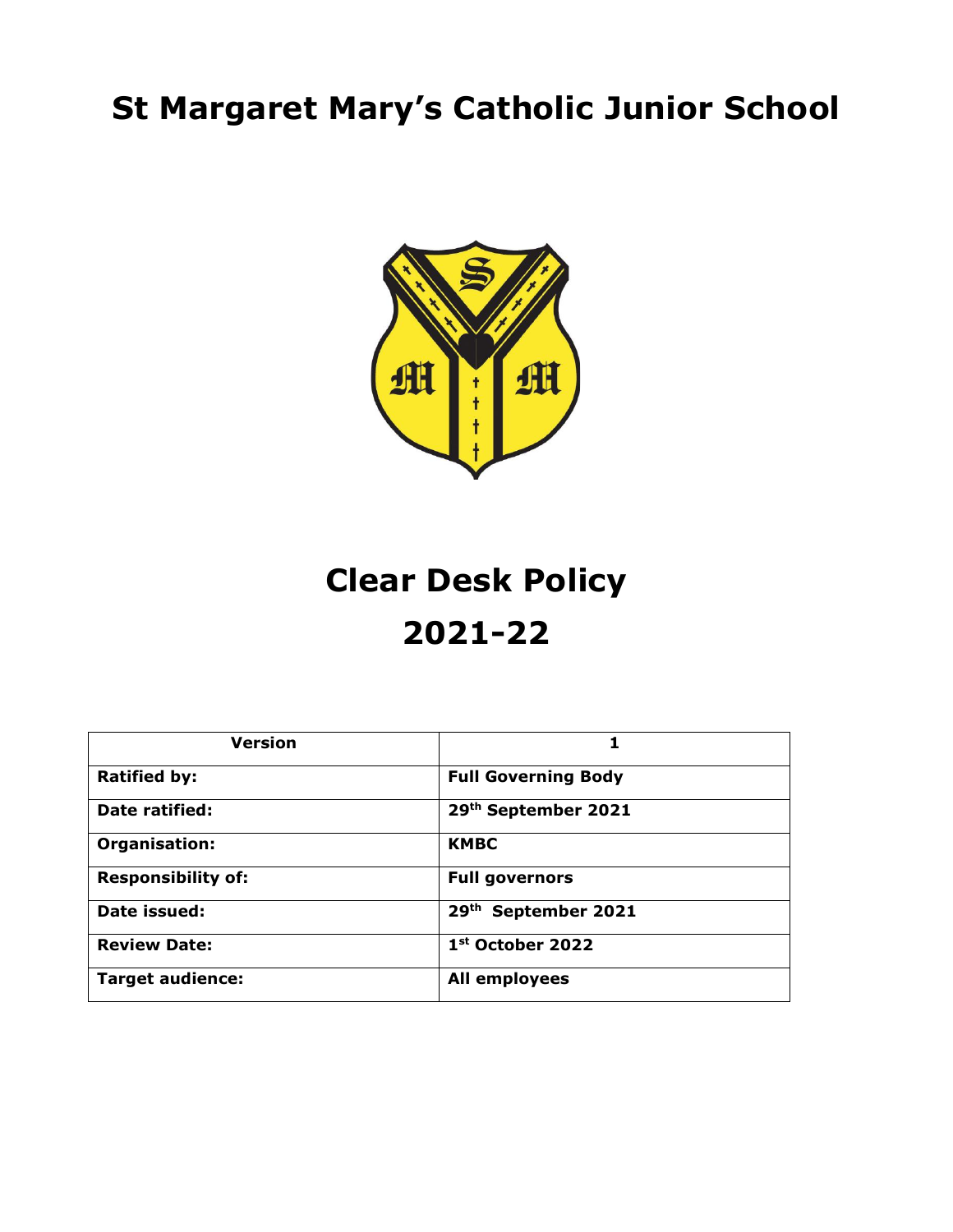# **Clear Desk Policy**

# **Introduction**

The School aims to implement and maintain data protection measures to ensure that personal data is secured away appropriately to assist in the reduction of risk of unauthorised access, loss and damage to information.

This policy/guidance checklist is designed to give staff assistance on how to secure personal information (both paper and electronic). This policy/guidance applies to all staff including temporary and agency staff.

# **Good practice**

Staff must abide by the following practice points when handling personal data.

#### Leaving a room

Whenever a room is unoccupied for an extended period of time you should do the following:

- Remove all sensitive and confidential paperwork from plain sight and lock it in a drawer or filing cabinet. This includes mass storage devices such as USB drives and hard drives, or laptops and iPads.
- Draws should be locked and keys for accessing drawers or filing cabinets should not be left unattended at or near a desk.
- Devices should be screen locked and locked away.
- Rooms should be locked.

#### Confidential waste

- All waste paper which contains sensitive or confidential information must be disposed of either by using the school's onsite secure disposal (shredders) or placed in the designated confidential waste bins.
- Under no circumstances should this information be placed in regular waste paper bins.
- If the school destroy large scale files such as pupil files or HR records, they should be recorded on the data destruction log.

#### Computer Screens

- Devices such as iPads/laptops/Chromebooks/tablets/USBs must be locked away at the end of the day.
- Computer workstations must be locked when the desk is unoccupied and completely shut down at the end of the work day.
- Computer / laptop screens to be locked when left unattended.
- An appropriate passcode/password must be set for all accounts. Passwords must be complex (a mix of letters, numbers and special characters) and must not be shared with others.
- Screens in offices will have privacy screens to prevent people accidentally viewing information that they are not supposed to see.
- Devices are configured to automatically lock after a period of inactivity.